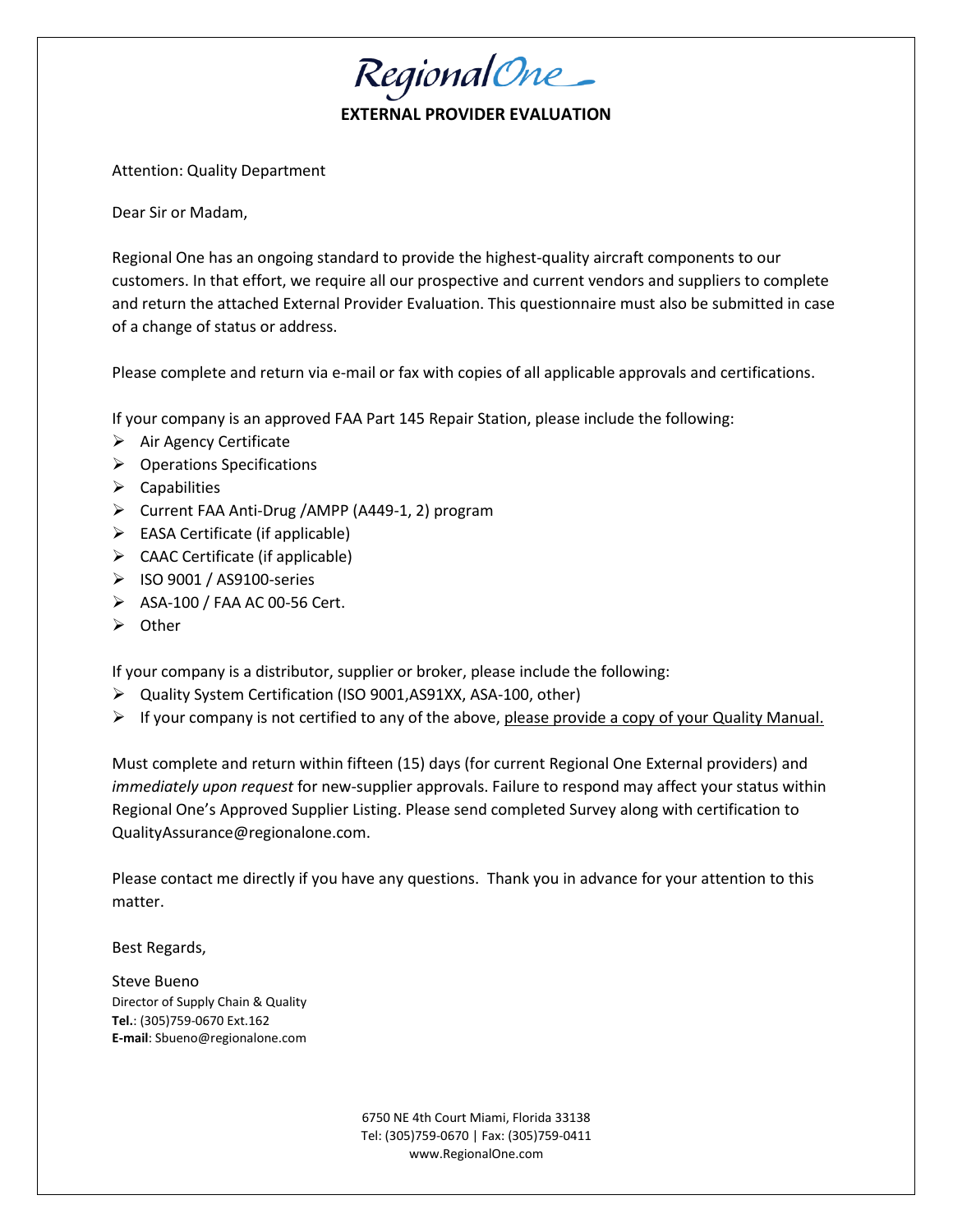| Regional One_<br><b>EXTERNAL PROVIDER EVALUATION</b>                              |                                                                                                                                                                                                                                      |  |  |  |  |  |
|-----------------------------------------------------------------------------------|--------------------------------------------------------------------------------------------------------------------------------------------------------------------------------------------------------------------------------------|--|--|--|--|--|
| All fields marked with an (*) indicate required information.                      |                                                                                                                                                                                                                                      |  |  |  |  |  |
| *Company Name:                                                                    | *Cage Code (if applicable):                                                                                                                                                                                                          |  |  |  |  |  |
| * Legal Trading Name:                                                             |                                                                                                                                                                                                                                      |  |  |  |  |  |
| *Street Address:                                                                  |                                                                                                                                                                                                                                      |  |  |  |  |  |
| * City/State/Zip:                                                                 | <u>and the control of the control of the control of the control of the control of the control of the control of the control of the control of the control of the control of the control of the control of the control of the con</u> |  |  |  |  |  |
| Company Website:                                                                  | <u> 1989 - Johann Barbara, martxa alemaniar amerikan basar da da a shekara 1980 - Andrew Santa Barbara, a shekar</u>                                                                                                                 |  |  |  |  |  |
|                                                                                   | *Main Phone Number: _________________________________*Main Fax Number: ___________________________________                                                                                                                           |  |  |  |  |  |
|                                                                                   | *Quality Phone Number: _______________________________*Quality Fax Number: _________________________                                                                                                                                 |  |  |  |  |  |
| Organization:                                                                     |                                                                                                                                                                                                                                      |  |  |  |  |  |
| * Head of Quality:                                                                |                                                                                                                                                                                                                                      |  |  |  |  |  |
| Email:<br>*Title:                                                                 |                                                                                                                                                                                                                                      |  |  |  |  |  |
| *Quality Contact:                                                                 |                                                                                                                                                                                                                                      |  |  |  |  |  |
| Email:<br>*Title:                                                                 |                                                                                                                                                                                                                                      |  |  |  |  |  |
| *Head of Operations:                                                              |                                                                                                                                                                                                                                      |  |  |  |  |  |
| *Title:<br>Email:                                                                 |                                                                                                                                                                                                                                      |  |  |  |  |  |
| *Type of Business:<br>$\Box$ Manufacturer<br>(Check all that apply)               | $\Box$ Distributor<br><b>Authorized Distributor</b><br>$\Box$                                                                                                                                                                        |  |  |  |  |  |
| $\Box$ Repair Station                                                             | $\Box$ Other (specify):                                                                                                                                                                                                              |  |  |  |  |  |
| * Category: $\Box$ Airframe<br>$\Box$ Engine<br>$\Box$                            | Component<br>□ Standard Hardware                                                                                                                                                                                                     |  |  |  |  |  |
| <b>Principal Service/Product:</b>                                                 |                                                                                                                                                                                                                                      |  |  |  |  |  |
| Processes (Heat treat, NDT, metallurgy, plating, etc.):                           | <u> 1989 - Johann Barbara, martxa alemaniar amerikan a</u>                                                                                                                                                                           |  |  |  |  |  |
| *Is your Quality System registered to any of the following? Check all that apply: |                                                                                                                                                                                                                                      |  |  |  |  |  |
| □ ISO 9001<br>□ AS 9100-Series                                                    | □ ASA 100 AC 00-56A<br>$\Box$ MIL-I-45208<br>□ MIL-Q-9858                                                                                                                                                                            |  |  |  |  |  |
| Page 2 of 4<br>F-741-001                                                          | Rev. 4                                                                                                                                                                                                                               |  |  |  |  |  |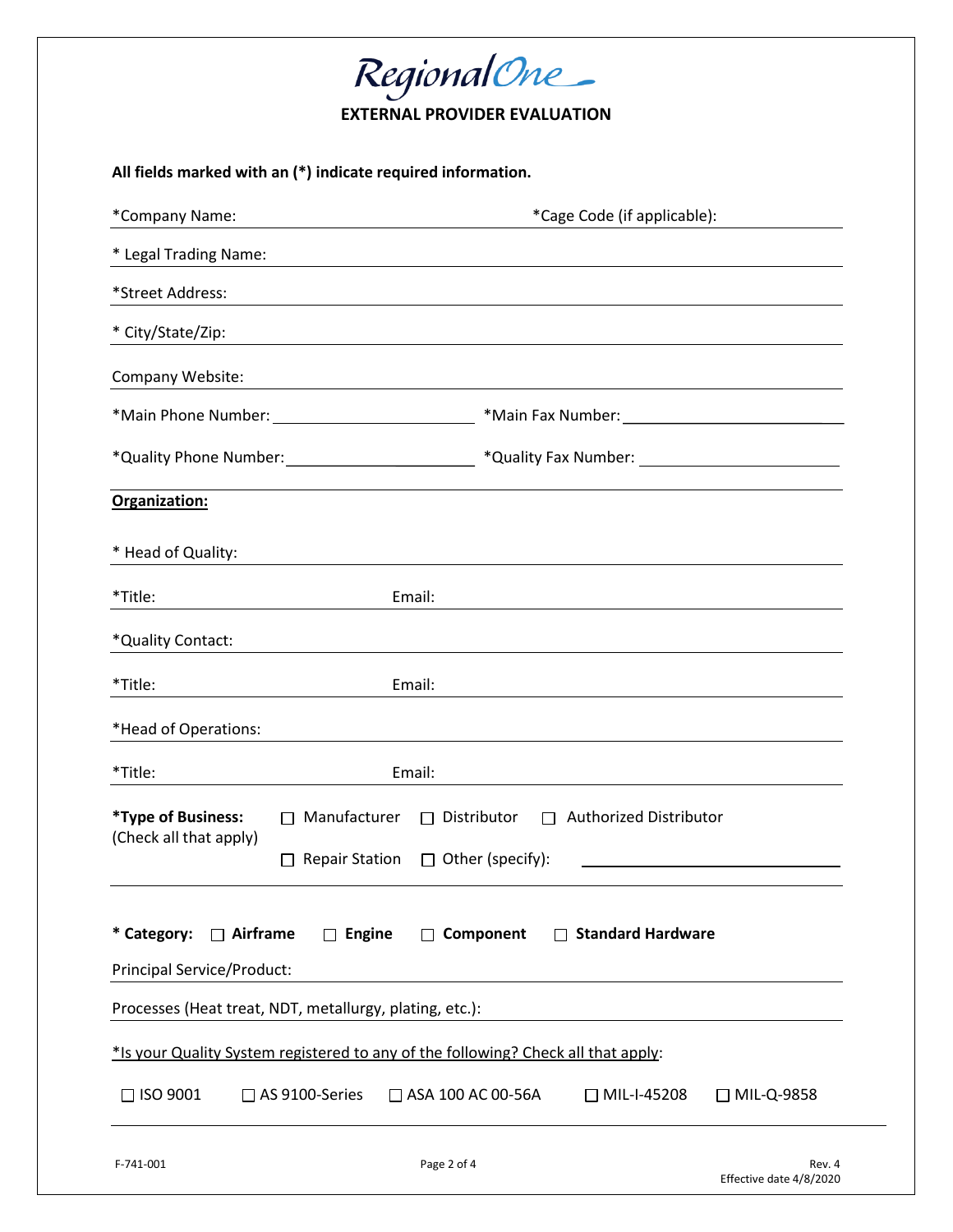| RegionalOne_                                                                                                                                                                                                                                 |             |                                 |             |            |    |                                                       |  |  |  |
|----------------------------------------------------------------------------------------------------------------------------------------------------------------------------------------------------------------------------------------------|-------------|---------------------------------|-------------|------------|----|-------------------------------------------------------|--|--|--|
| <b>EXTERNAL PROVIDER EVALUATION</b>                                                                                                                                                                                                          |             |                                 |             |            |    |                                                       |  |  |  |
| *Please indicate if you hold one or more of the following certifications:                                                                                                                                                                    |             |                                 |             |            |    |                                                       |  |  |  |
| $\Box$ FAA                                                                                                                                                                                                                                   | $\Box$ TCCA | $\Box$ EASA                     | $\Box$ CAAC | $\Box$ CAA | n. | Other (Specify):                                      |  |  |  |
|                                                                                                                                                                                                                                              |             |                                 |             |            |    |                                                       |  |  |  |
| *Survey completed by (please print):                                                                                                                                                                                                         |             |                                 |             |            |    |                                                       |  |  |  |
| *Signature:                                                                                                                                                                                                                                  |             |                                 |             |            |    |                                                       |  |  |  |
| *Title:                                                                                                                                                                                                                                      |             | E-mail:                         |             |            |    |                                                       |  |  |  |
| *Date:                                                                                                                                                                                                                                       |             |                                 |             |            |    |                                                       |  |  |  |
| PLEASE CONTINUE COMPLETING THE REST OF THE QUESTIONAIRE, IF YOUR COMPANY IS NOT 3RD<br>PARTY CERTIFIED TO A QUALITY SYSTEM STANDARD AS MENTIONED ABOVE.<br>Approved for Use<br><b>Further Information Required</b><br><b>CERTS PROVIDED:</b> |             |                                 |             |            |    |                                                       |  |  |  |
| Not Approved                                                                                                                                                                                                                                 |             | Next Audit Due: Next Audit Due: |             |            |    | FAA                                                   |  |  |  |
| Scope of Approval: National Scope of Approval:<br><b>Restrictions or Comments:</b>                                                                                                                                                           |             | Date:                           |             |            |    | EASA<br>ASA-100<br>ISO 9001<br>CAAC<br>CAAS<br>AS9100 |  |  |  |
|                                                                                                                                                                                                                                              |             |                                 |             |            |    |                                                       |  |  |  |
| <b>Risk-Management Rating:</b>                                                                                                                                                                                                               |             | 1-Low                           | 2- Medium   | 3-High     |    |                                                       |  |  |  |
| F-741-001                                                                                                                                                                                                                                    |             |                                 | Page 3 of 4 |            |    | Rev. 4<br>Effective date 4/8/2020                     |  |  |  |